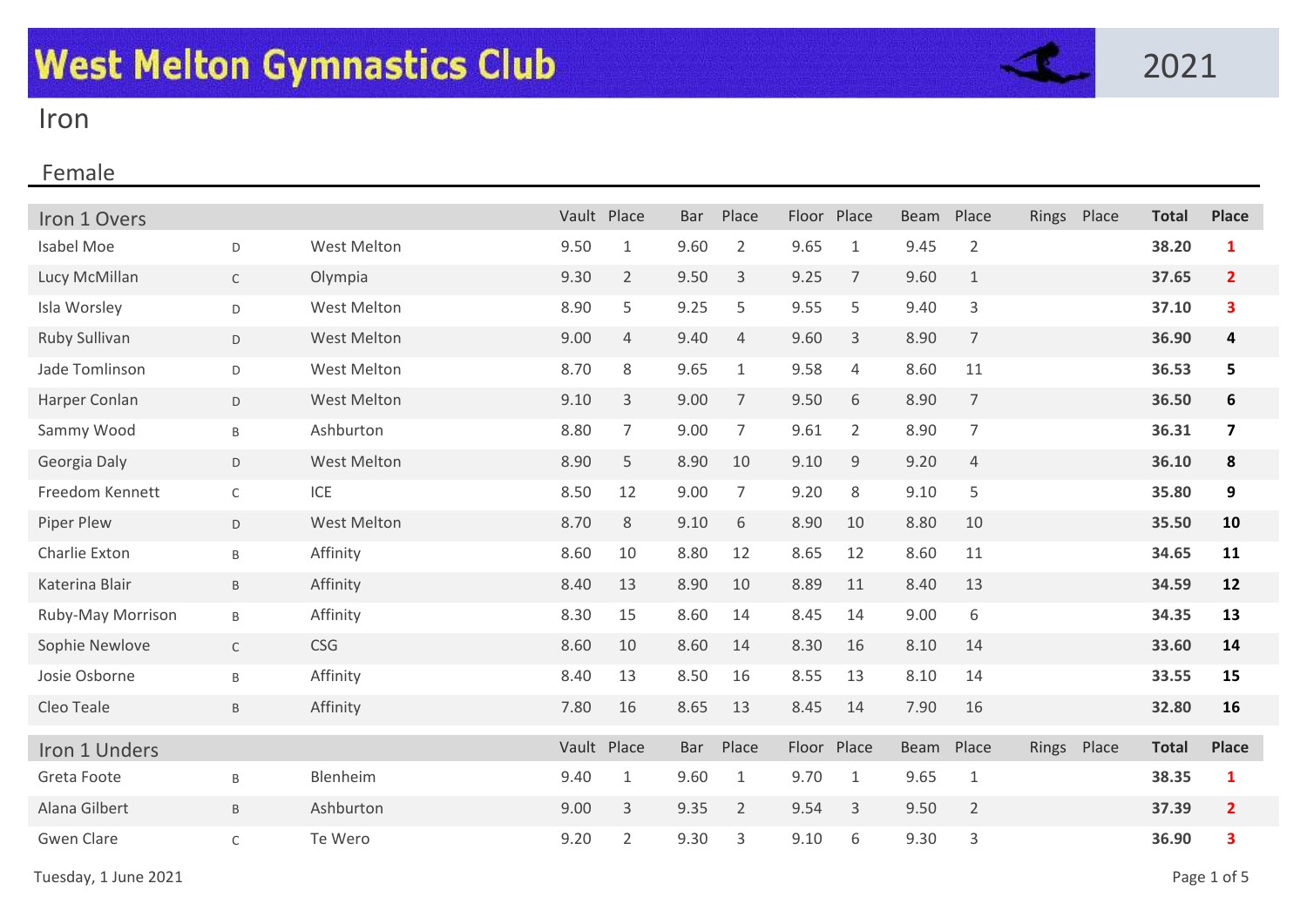| Iron 1 Unders         |              |                    | Vault Place |                | <b>Bar</b> | Place          |       | Floor Place    | Beam | Place          | Rings Place | <b>Total</b> | <b>Place</b>            |
|-----------------------|--------------|--------------------|-------------|----------------|------------|----------------|-------|----------------|------|----------------|-------------|--------------|-------------------------|
| Paige Kitto           | B            | Blenheim           | 8.70        | 6              | 9.05       | 6              | 9.35  | 5              | 8.75 | 5              |             | 35.85        | 4                       |
| Addie Kitto           | $\sf B$      | Blenheim           | 8.80        | 5              | 9.10       | 5              | 9.53  | $\overline{4}$ | 8.30 | 13             |             | 35.73        | 5                       |
| Iyla Wilson           | $\sf B$      | Blenheim           | 9.00        | 3              | 8.70       | 8              | 9.57  | $\overline{2}$ | 8.20 | 14             |             | 35.47        | $\boldsymbol{6}$        |
| Leea Strydom          | D            | Woodend            | 8.50        | 8              | 9.30       | 3              | 8.50  | 14             | 8.40 | 11             |             | 34.70        | $\overline{\mathbf{z}}$ |
| Lexi Thomson          | $\mathsf{C}$ | Olympia            | 8.50        | 8              | 8.65       | 10             | 8.66  | 10             | 8.75 | 5              |             | 34.56        | 8                       |
| Mila Pawson           | C            | ICE                | 8.40        | 11             | 8.80       | $\overline{7}$ | 8.65  | 11             | 8.65 | $\mathsf 9$    |             | 34.50        | 9                       |
| Denia Costello        | D            | West Melton        | 8.50        | 8              | 8.40       | 14             | 9.05  | $\overline{7}$ | 8.40 | 11             |             | 34.35        | 10                      |
| Julie Jin             | $\mathsf C$  | Olympia            | 8.20        | 13             | 8.45       | 13             | 8.40  | 15             | 9.00 | $\overline{4}$ |             | 34.05        | 11                      |
| Maddie Ballinger      | D            | Woodend            | 8.30        | 12             | 8.70       | 8              | 9.05  | $\overline{7}$ | 8.00 | 16             |             | 34.05        | 11                      |
| Mia Florrie Ivanov    | $\mathsf C$  | Olympia            | 8.70        | 6              | 8.47       | 12             | 8.63  | 12             | 8.20 | 14             |             | 34.00        | 13                      |
| Emelia Bennett        | $\mathsf C$  | <b>ICE</b>         | 8.20        | 13             | 8.20       | 16             | 8.60  | 13             | 8.70 | $\overline{7}$ |             | 33.70        | 14                      |
| <b>Bella Griffith</b> | $\sf B$      | Affinity           | 7.90        | 16             | 8.30       | 15             | 8.70  | $\mathsf 9$    | 8.70 | $\overline{7}$ |             | 33.60        | 15                      |
| Eliza Dorval          | $\mathsf C$  | Olympia            | 8.20        | 13             | 8.50       | 11             | 8.20  | 16             | 8.60 | 10             |             | 33.50        | 16                      |
| Iron 2 Overs          |              |                    | Vault Place |                | <b>Bar</b> | Place          | Floor | Place          | Beam | Place          | Rings Place | <b>Total</b> | <b>Place</b>            |
| Lily Kate Irving      | $\mathsf D$  | West Melton        | 9.20        | $1\,$          | 8.35       | 11             | 9.70  | $\mathbf{1}$   | 9.30 | $\mathbf{1}$   |             | 36.55        | $\mathbf{1}$            |
| Samantha Leigh McAdam | D            | <b>West Melton</b> | 8.65        | 3              | 9.00       | 3              | 9.40  | $\mathsf 3$    | 8.90 | $\overline{4}$ |             | 35.95        | $\overline{2}$          |
| Amelia Saric          | C            | Galaxy             | 8.60        | 4              | 9.20       | $\overline{2}$ | 9.10  | 6              | 8.80 | $8\,$          |             | 35.70        | $\overline{\mathbf{3}}$ |
| Evie Hill             | $\mathsf C$  | <b>West Melton</b> | 8.50        | 6              | 9.35       | $\mathbf{1}$   | 9.00  | $\overline{7}$ | 8.80 | 8              |             | 35.65        | 4                       |
| Pippa O'Sullivan      | D            | <b>West Melton</b> | 8.80        | $\overline{2}$ | 8.25       | 12             | 9.50  | $\overline{2}$ | 8.90 | 4              |             | 35.45        | 5                       |
| Ruby Kortegast        | D            | <b>West Melton</b> | 8.20        | 15             | 8.95       | 6              | 9.20  | 5              | 9.00 | 3              |             | 35.35        | $\bf 6$                 |
| Maddy Edwards         | Α            | Ashburton          | 8.20        | 15             | 8.76       | $\overline{7}$ | 9.30  | $\overline{4}$ | 8.90 | $\overline{4}$ |             | 35.16        | $\overline{\mathbf{z}}$ |
| Keira-Leigh Wilkinson | A            | Blenheim           | 8.50        | 6              | 9.00       | 3              | 8.90  | $9\,$          | 8.70 | 10             |             | 35.10        | ${\bf 8}$               |
| Liberty Morgan        | A            | Ashburton          | 8.40        | 14             | 8.75       | 8              | 8.95  | 8              | 8.50 | 15             |             | 34.60        | 9                       |
|                       |              |                    |             |                |            |                |       |                |      |                |             |              |                         |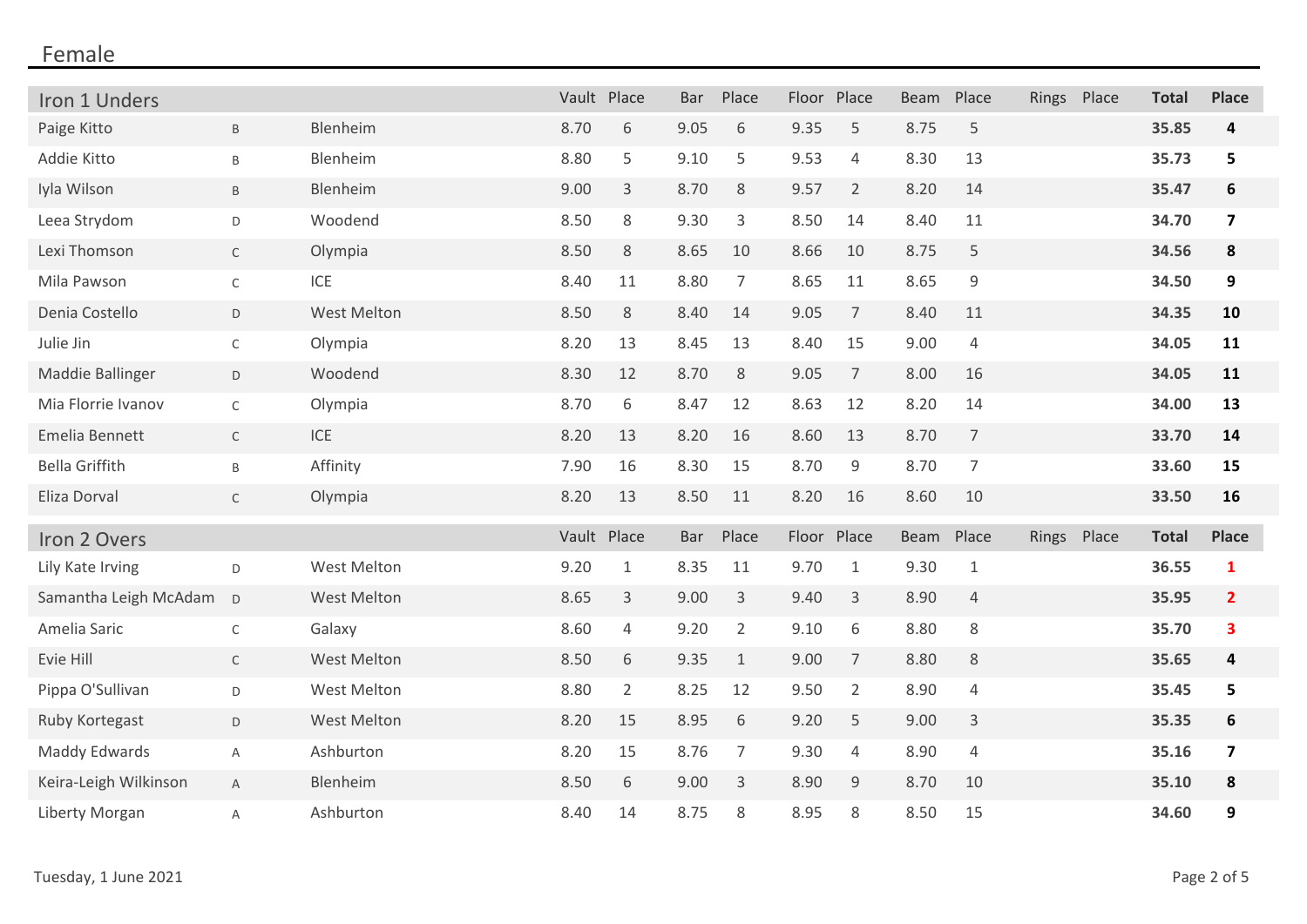| Iron 2 Overs             |              |                    |             | Vault Place    | <b>Bar</b> | Place          | Floor Place |                | <b>Beam</b> | Place          | Rings Place | <b>Total</b> | <b>Place</b>            |
|--------------------------|--------------|--------------------|-------------|----------------|------------|----------------|-------------|----------------|-------------|----------------|-------------|--------------|-------------------------|
| Helena Stack             | $\mathsf C$  | <b>West Melton</b> | 8.00        | 18             | 9.00       | 3              | 8.55        | 14             | 8.90        | $\overline{4}$ |             | 34.45        | 10                      |
| Kate Ferguson-Cooke      | $\sf B$      | Dynamic            | 8.45        | 11             | 8.10       | 15             | 8.50        | 15             | 9.20        | $\overline{2}$ |             | 34.25        | 11                      |
| Lillian Searle           | $\mathsf{C}$ | Galaxy             | 8.50        | 6              | 8.10       | 15             | 8.90        | 9              | 8.70        | 10             |             | 34.20        | 12                      |
| Alivia Woodham           | B            | Dynamic            | 8.50        | 6              | 8.20       | 13             | 8.75        | 11             | 8.70        | 10             |             | 34.15        | 13                      |
| Josefina Acosta          | $\mathsf{C}$ | Woodend            | 8.45        | 11             | 8.40       | 10             | 8.50        | 15             | 8.60        | 13             |             | 33.95        | 14                      |
| Ariana Devereux          | $\mathsf C$  | Olympia            | 8.50        | 6              | 8.70       | 9              | 8.20        | 18             | 8.20        | 18             |             | 33.60        | 15                      |
| Samara Schoonderbeek     | B            | Dynamic            | 8.55        | 5              | 7.90       | 17             | 8.45        | 17             | 8.60        | 13             |             | 33.50        | 16                      |
| Emma Lowery              | D            | <b>West Melton</b> | 8.45        | 11             | 7.90       | 17             | 8.70        | 12             | 8.30        | 17             |             | 33.35        | 17                      |
| Xavia Costello           | D            | <b>West Melton</b> | 8.10        | 17             | 8.15       | 14             | 8.60        | 13             | 8.50        | 15             |             | 33.35        | 17                      |
| Frida Wood               | $\sf B$      | Dynamic            |             |                |            |                |             |                |             |                |             |              |                         |
| Kesia Archibald          | $\mathsf{A}$ | Affinity           |             |                |            |                |             |                |             |                |             |              |                         |
| Lilly Scott              | Β            | Hokitika           |             |                |            |                |             |                |             |                |             |              |                         |
| Olivia Morrison          | B            | Hokitika           |             |                |            |                |             |                |             |                |             |              |                         |
| Sofia Wilson             | Β            | Dynamic            |             |                |            |                |             |                |             |                |             |              |                         |
| Zoe Robertson            | B            | Dynamic            |             |                |            |                |             |                |             |                |             |              |                         |
| Iron 2 Unders            |              |                    | Vault Place |                | <b>Bar</b> | Place          | Floor       | Place          | <b>Beam</b> | Place          | Rings Place | <b>Total</b> | <b>Place</b>            |
| Quinn Anania             | D            | <b>West Melton</b> | 8.75        | 3              | 9.50       | $\mathbf{1}$   | 9.60        | 1              | 9.20        | $\mathbf{1}$   |             | 37.05        | 1                       |
| Karlia Sullivan          | D            | <b>West Melton</b> | 8.30        | 12             | 9.00       | 5              | 9.40        | $\overline{2}$ | 8.90        | $\overline{4}$ |             | 35.60        | $\overline{2}$          |
| <b>Charlotte Roberts</b> | $\mathsf C$  | West Melton        | 8.80        | $\overline{2}$ | 9.25       | 3              | 8.85        | 11             | 8.70        | 5              |             | 35.60        | $\overline{2}$          |
| Georgia O'Neill          | $\mathsf C$  | Galaxy             | 8.70        | 4              | 8.70       | 11             | 9.00        | 6              | 9.20        | $\mathbf{1}$   |             | 35.60        | $\overline{2}$          |
| Zoe Walker               | C            | <b>West Melton</b> | 9.00        | $\mathbf{1}$   | 8.75       | 8              | 8.40        | 17             | 9.00        | 3              |             | 35.15        | 5                       |
| Hope Sharplin            | A            | Woodend            | 8.60        | 5              | 8.60       | 12             | 9.30        | 3              | 8.60        | $\overline{7}$ |             | 35.10        | 6                       |
| Amelia Mayberry          | $\mathsf C$  | <b>West Melton</b> | 8.35        | 11             | 9.10       | $\overline{4}$ | 9.00        | 6              | 8.50        | 9              |             | 34.95        | $\overline{\mathbf{z}}$ |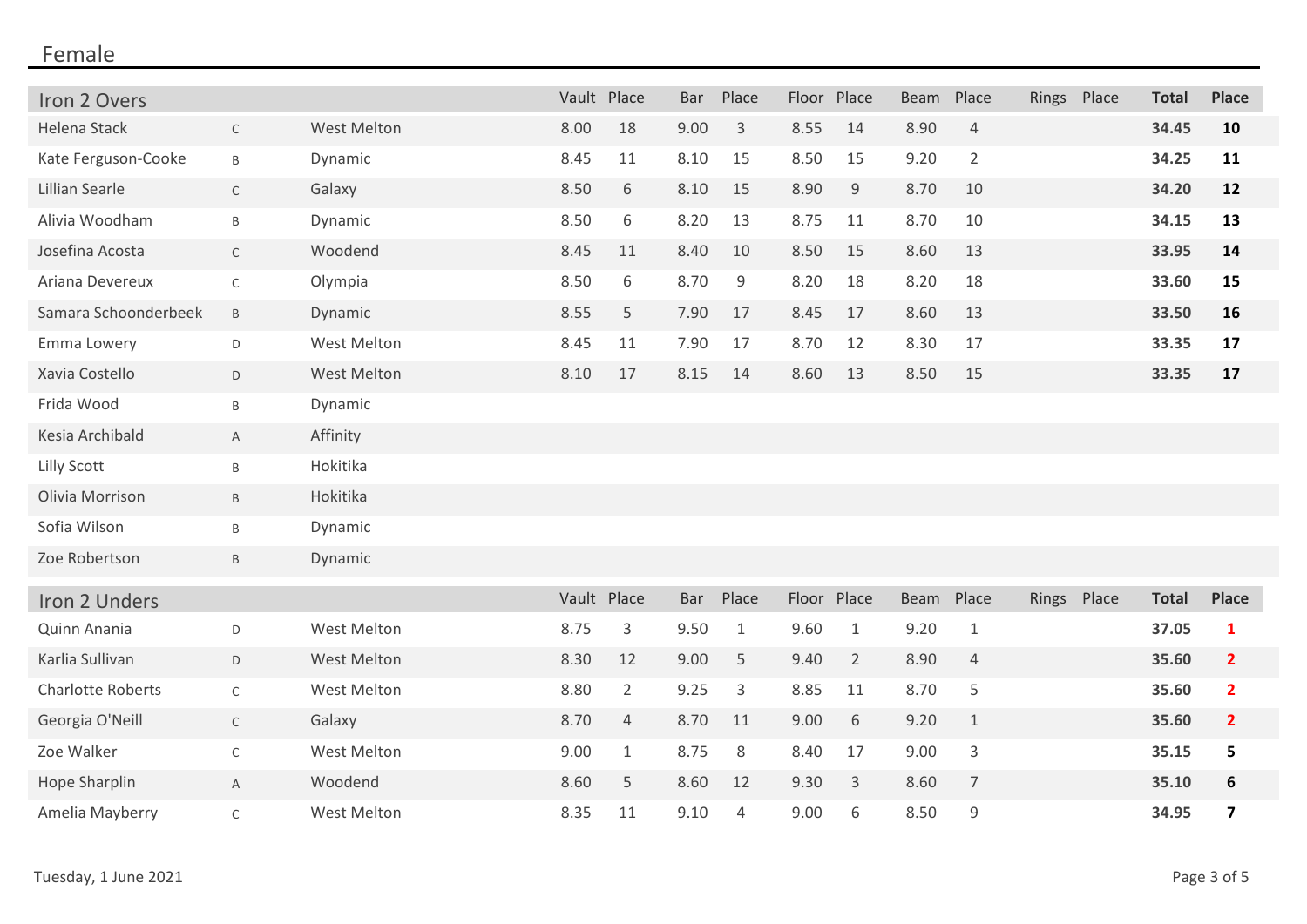| Iron 2 Unders               |              |                    | Vault Place |                | <b>Bar</b> | Place          | Floor | Place          | Beam | Place          |       | Rings Place    | <b>Total</b> | <b>Place</b>   |
|-----------------------------|--------------|--------------------|-------------|----------------|------------|----------------|-------|----------------|------|----------------|-------|----------------|--------------|----------------|
| <b>Emily Snowdon</b>        | D            | <b>West Melton</b> | 8.50        | 8              | 8.75       | 8              | 9.00  | 6              | 8.60 | $\overline{7}$ |       |                | 34.85        | 8              |
| Katryn Van Zyl              | Α            | Blenheim           | 8.55        | $\overline{7}$ | 8.60       | 12             | 9.25  | $\overline{4}$ | 8.40 | 11             |       |                | 34.80        | 9              |
| Millie Jones                | $\mathsf{A}$ | Ashburton          | 8.50        | 8              | 8.85       | $\overline{7}$ | 9.20  | 5              | 8.20 | 16             |       |                | 34.75        | 10             |
| Samantha Wallace            | $\mathsf{C}$ | Olympia            | 8.30        | 12             | 8.75       | 8              | 9.00  | 6              | 8.70 | 5              |       |                | 34.75        | 10             |
| Evelyn Thompson             | $\mathsf D$  | <b>West Melton</b> | 8.40        | 10             | 8.55       | 15             | 8.65  | 14             | 8.50 | 9              |       |                | 34.10        | 12             |
| Kayley Ryland               | A            | Affinity           | 8.05        | 17             | 9.30       | $\overline{2}$ | 8.25  | 18             | 8.30 | 12             |       |                | 33.90        | 13             |
| <b>Brylee Rylee-Rutland</b> | $\mathsf A$  | Affinity           | 8.60        | 5              | 8.10       | 17             | 8.90  | 10             | 8.20 | 16             |       |                | 33.80        | 14             |
| Jessica Griffin             | A            | Affinity           | 8.30        | 12             | 8.90       | 6              | 8.20  | 19             | 8.30 | 12             |       |                | 33.70        | 15             |
| Saskia Hawke                | $\mathsf{A}$ | Affinity           | 7.60        | 19             | 8.55       | 15             | 8.85  | 11             | 8.20 | 16             |       |                | 33.20        | 16             |
| Lilly Bushnell              | $\mathsf C$  | Olympia            | 8.20        | 16             | 8.60       | 12             | 8.50  | 16             | 7.90 | 19             |       |                | 33.20        | 16             |
| Jody Nel                    | $\mathsf{A}$ | Affinity           | 8.00        | 18             | 7.90       | 18             | 8.80  | 13             | 8.30 | 12             |       |                | 33.00        | 18             |
| Neve Fortune                | $\mathsf C$  | Woodend            | 8.30        | 12             | 7.70       | 19             | 8.60  | 15             | 8.30 | 12             |       |                | 32.90        | 19             |
| Amelia Godman               | $\mathsf C$  | Olympia            |             |                |            |                |       |                |      |                |       |                |              |                |
| Imogen Turney               | $\sf B$      | Dynamic            |             |                |            |                |       |                |      |                |       |                |              |                |
| Kate McNish                 | B            | Hokitika           |             |                |            |                |       |                |      |                |       |                |              |                |
| Lucy Kennedy                | B            | Dynamic            |             |                |            |                |       |                |      |                |       |                |              |                |
| Mahalia Lord                | B            | Hokitika           |             |                |            |                |       |                |      |                |       |                |              |                |
| Male                        |              |                    |             |                |            |                |       |                |      |                |       |                |              |                |
|                             |              |                    | Vault Place |                | <b>Bar</b> | Place          | Floor | Place          | Beam | Place          | Rings | Place          | <b>Total</b> | <b>Place</b>   |
| Iron Boys<br>Hunter Taylor  | Α            | Affinity           | 9.50        | $\mathbf{1}$   | 8.90       | 3              | 8.90  | $\overline{2}$ |      |                | 9.35  | 3              | 36.65        | $\mathbf{1}$   |
| Oren Sincock                |              | Affinity           | 8.90        | $\overline{4}$ | 9.30       | $\mathbf{1}$   | 8.50  | 11             |      |                | 9.40  | $\overline{2}$ | 36.10        | $\overline{2}$ |
|                             | $\mathsf{A}$ |                    |             |                |            |                |       |                |      |                |       |                |              |                |
| Aaron Kelleher              | Α            | Affinity           | 9.30        | $\overline{2}$ | 8.66       | 8              | 8.40  | 14             |      |                | 9.20  | 5              | 35.56        | 3              |
| <b>Ben Maley</b>            | A            | Woodend            | 8.90        | $\overline{4}$ | 8.75       | 6              | 8.68  | $\overline{7}$ |      |                | 9.10  | 6              | 35.43        | 4              |